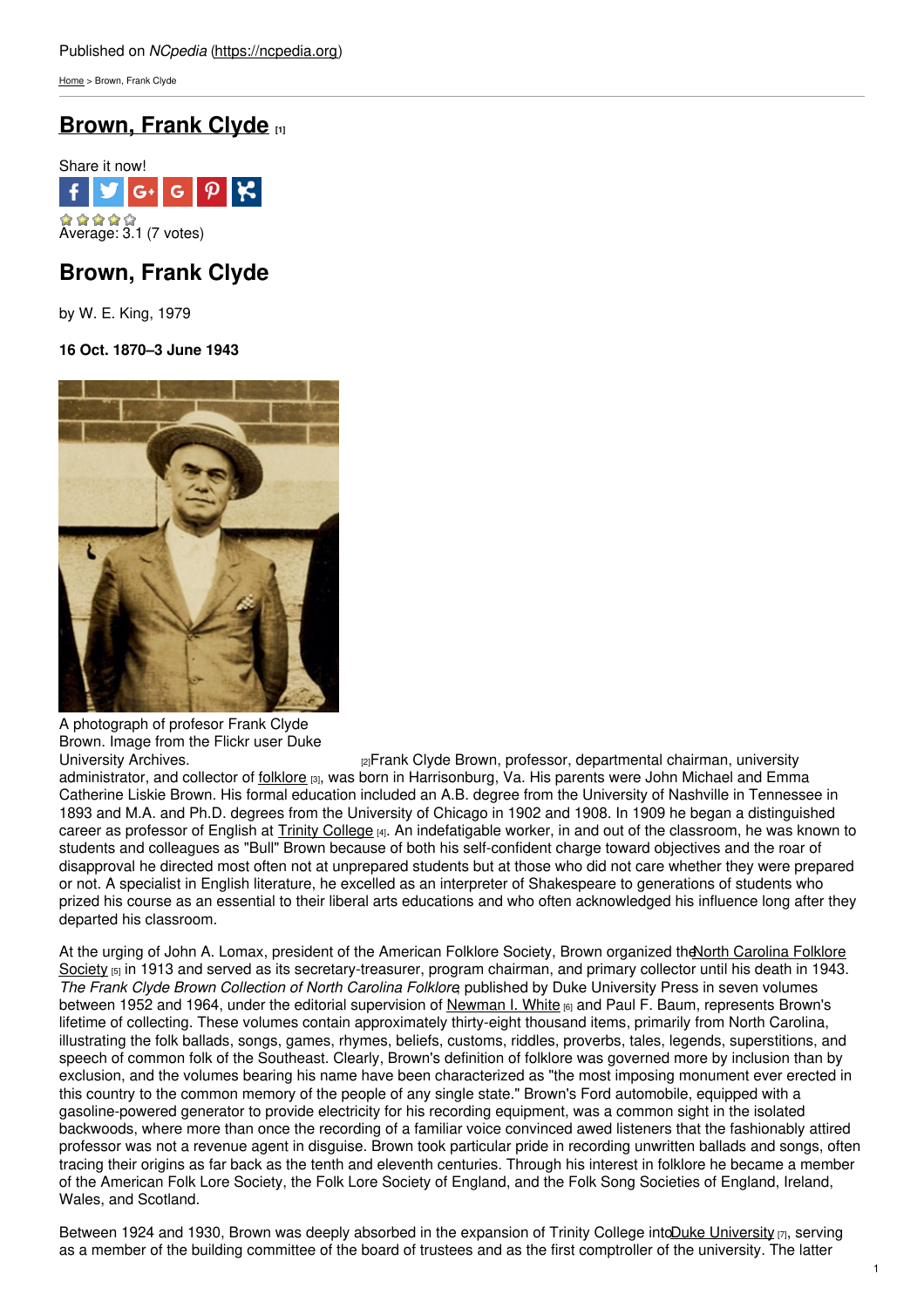position, created in 1926, required his services as the liason for architects, contractors, suppliers, administrators, and faculty in the designing, construction, and equipping of the redesigned East Campus, which became the Woman's College, and the completely new West Campus. He expertly handled a myriad of details and is credited with contributing many original ideas to the building plans, foremost of which was the discovery of the nearby Hillsborough stone and the recommendation that this exceptional material be utilized in the construction of the Gothic West Campus. He also served as university marshal, planning all major formal celebrations and entertaining numerous distinguished visitors to the new university.

Brown's published works included *[Elkanah](https://archive.org/details/elkanahsettlehi00browgoog) Settle: His Life and Work*[8] (1910) and *Ballad [Literature](http://books.google.com/books?id=sLMTAAAAYAAJ&pg=RA2-PA92#v=onepage&q&f=false) in North Carolina* [9](1915). He had memberships in the Modern Language Association of America; Newcomen Society of England; Phi Beta Kappa; Omicron Delta Kappa, of which he was national president in 1931–32; Sigma Upsilon; and Phi Delta Theta. His religious affiliation was Methodist and his political affiliation Democratic. In 1893 he married Ola Marguerite Hollis, who died in 1928, and in 1932 he married Mrs. Mary Henkel Wadsworth; her son, Joseph A. C. Wadsworth, became Brown's stepson. Brown was buried in Maplewood Cemetery in Durham.

### **References:**

Frank Clyde Brown Papers (Archives, Duke University, Durham), for W. Amos Abrams's "I Knew Frank Clyde Brown," advertising material concerning the equipping of Duke University, Joseph D. Clark's "Fifty Years of the North Carolina Folklore Society," and pictures and correspondence.

Frank Clyde Brown [Papers](http://library.duke.edu/rubenstein/findingaids/uabrownfc/) [10] (Manuscript Department, Library, Duke University, Durham), for material pertaining to the Frank Clyde Brown [Collection](http://library.duke.edu/rubenstein/findingaids/brownfrankclyde/) of North Carolina Folklore.[11]

Theodore Barry Buermann, "A History of the North Carolina Folklore Society" (M.A. thesis, University of North Carolina, 1963).

*Durham Morning Herald*, 19 Oct. 1941, 3 June 1943.

Raleigh *News and Observer*, 27 Oct. 1929.

*Who's Who in America*, 1942–43.

#### **Additional Resources:**

"Frank C. Brown and the Building of Duke University."*Duke University Libraries* 19, no. 1 (Fall 2005). <http://library.duke.edu/magazine-archive/issue18/feature2.html> [12] (accessed November 12, 2013).

#### **Image Credits:**

"Horace Trumbauer, Frank Clyde Brown, Nello Teer, Robert L. Flowers, and three others, undated." Photograph. January 14, 2011. Duke University Archives. *Flickr,* <https://www.flickr.com/photos/19219926@N04/5358432544/> [2] (accessed November 12, 2013).

**Subjects:** [Biographies](https://ncpedia.org/category/subjects/biography-term) [13] [Educators](https://ncpedia.org/category/subjects/educators) [14] Folklore and [Legends](https://ncpedia.org/category/subjects/folklore) [15] **Authors:** King, [William](https://ncpedia.org/category/authors/king-william-e) E. [16] **Origin - location:** Duke [University](https://ncpedia.org/category/origin-location/piedmon-34) [17] **From:** Dictionary of North Carolina [Biography,](https://ncpedia.org/category/entry-source/dictionary-no) University of North Carolina Press.[18]

1 January 1979 | King, William E.

**Source URL:** https://ncpedia.org/biography/brown-frank-clyde

#### **Links**

[2] https://www.flickr.com/photos/19219926@N04/5358432544/

<sup>[1]</sup> https://ncpedia.org/biography/brown-frank-clyde

<sup>[3]</sup> https://ncpedia.org/folklore

<sup>[4]</sup> https://ncpedia.org/trinity-college

<sup>[5]</sup> https://ncpedia.org/folklore-part-2types-folklore-and-n

<sup>[6]</sup> https://ncpedia.org/biography/white-newman-ivey

<sup>[7]</sup> https://ncpedia.org/duke-university

<sup>[8]</sup> https://archive.org/details/elkanahsettlehi00browgoog

<sup>[9]</sup> http://books.google.com/books?id=sLMTAAAAYAAJ&pg=RA2-PA92#v=onepage&q&f=false

<sup>[10]</sup> http://library.duke.edu/rubenstein/findingaids/uabrownfc/

<sup>[11]</sup> http://library.duke.edu/rubenstein/findingaids/brownfrankclyde/

<sup>[12]</sup> http://library.duke.edu/magazine-archive/issue18/feature2.html

<sup>[13]</sup> https://ncpedia.org/category/subjects/biography-term